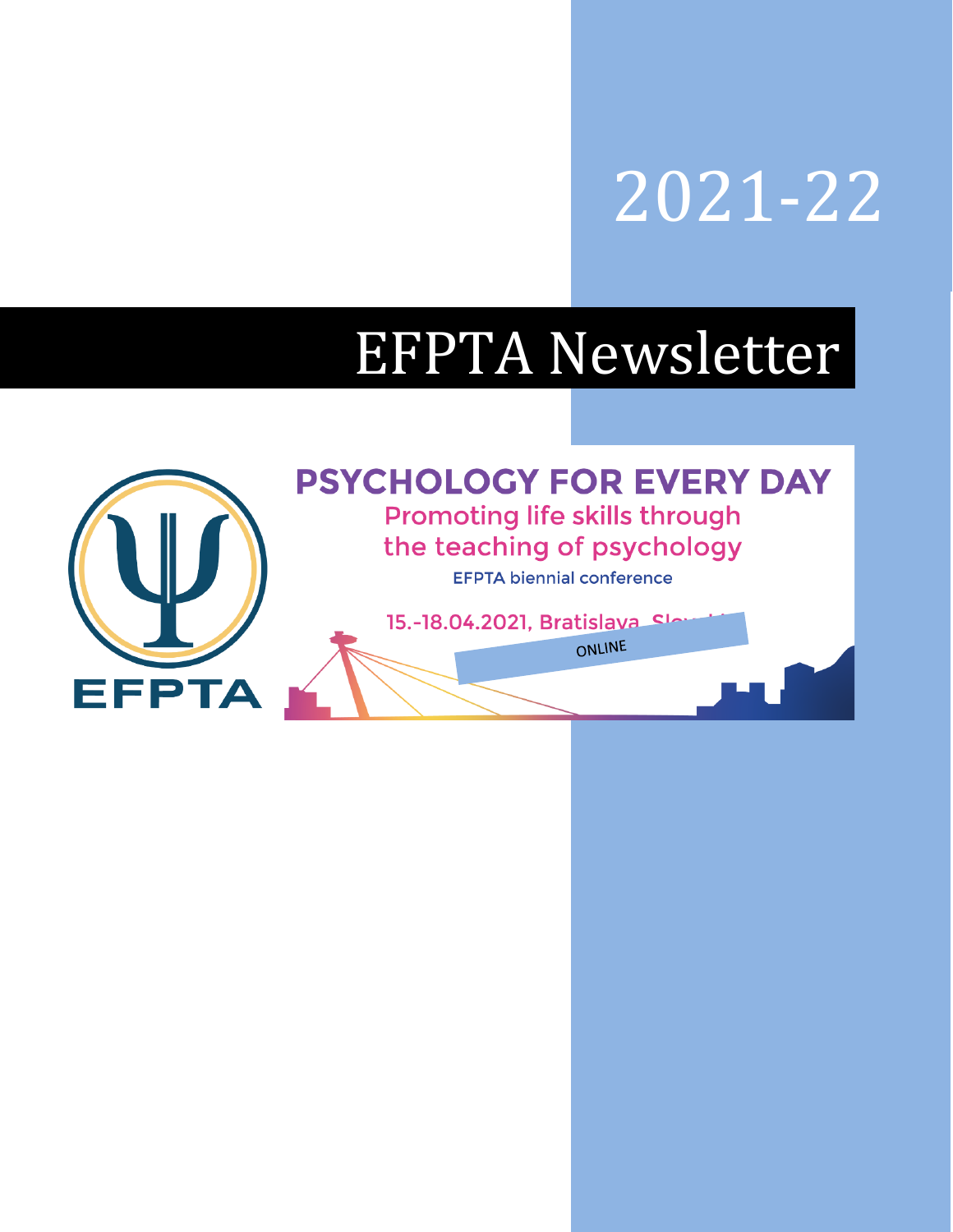## **European Federation of Psychology Teachers' Associations**

## **Newsletter 2021-22**

#### **Table of contents**

| <b>Article</b>                                                                                                                                                                                                                                          | Page                |
|---------------------------------------------------------------------------------------------------------------------------------------------------------------------------------------------------------------------------------------------------------|---------------------|
| From the Editor Jock McGinty<br>President's Report Lenka Sokolová                                                                                                                                                                                       | 3<br>$\overline{4}$ |
| The role of hormones in shaping human cognition and behaviour presented by Daniela<br>Ostatníková, Comenius University, Bratislava, Slovakia, at EFPTA conference 2021.                                                                                 | 5                   |
| Learn about your mind presented by Päivi Kohta from Finnish non-profit organization NYYTI RY.<br>Presented at EFPTA conference 2021.                                                                                                                    | 5                   |
| Mental health in schools and colleges in the United Kingdom presented by Helen Kitching,<br>Lucinda Powell and Jock McGinty of the British Psychological Society and Association for the<br>Teaching of Psychology. Presented at EFPTA conference 2021. | 5                   |
| Psychology for every day: promoting life skills through the teaching of psychology A series of short<br>reports from EFPTA conference 2021.                                                                                                             | 6                   |
| ATP Conference 2021 University of Sussex 9th-10th July                                                                                                                                                                                                  | 7                   |
| The science of laughter presented by Sophie Scott Professor of Cognitive Neuroscience, UCL,<br>ATP conference 2021.                                                                                                                                     | 8                   |
| Decolonising the psychology curriculum: How does that make you feel? presented by Sarah<br>Atayero, Royal Holloway, ATP conference 2021.                                                                                                                | 8                   |
| Meet EFPTA! Webinar, 6 March 2021                                                                                                                                                                                                                       | 9                   |
| <b>EFPTA</b> webinar 19 February 2022, on mental health and the role of psychology teachers.<br>Abstracts.                                                                                                                                              | 9                   |
| News from around Europe. A series of national report updates.                                                                                                                                                                                           | 11                  |
| <b>BOOK REVIEW: Doing Psychological Research, 2nd edition, by Nicky Hayes. Review by Lenka</b><br>Sokolová                                                                                                                                              | 13                  |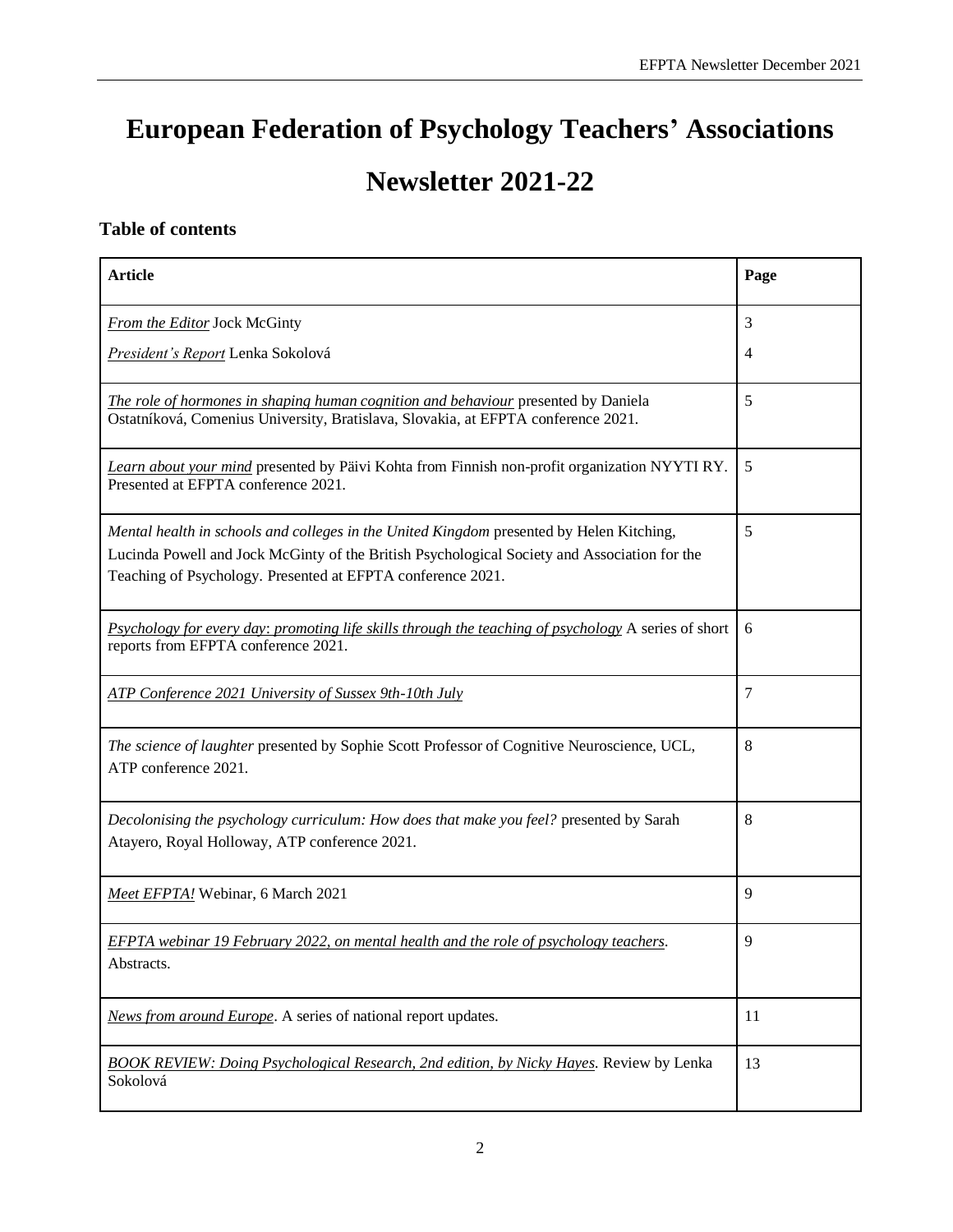<span id="page-2-0"></span>From the Editor

It gives me great pleasure to present to you the latest edition of the EFPTA newsletter.

143

**European Federation of** 

**Psychology Teachers' Associations** 

Very often the main content of the newsletter reflects the wonderful EFPTA conference which was held the previous spring. However, this year, as last, the world, and our EFPTA conference, has been turned upside down by the COVID-19 pandemic. The conference is always an ideal way to bring everyone together, to share ideas and good practice and most importantly make new friends and contacts. The previous conferences brought together

psychology teachers from 13 nations and we had hoped that the conference in Bratislava, Slovakia scheduled for 2021 would have been an as equally international in-person event. As it turned out we had to make the decision for a fully online conference, a summary of which is reflected in this newsletter. We hope that our next conference will take place as an in-person event.

Throughout this year different countries have hosted conferences either in person or online. Summaries of some of the research that was presented are given.

**Jock McGinty, England & Wales representative**





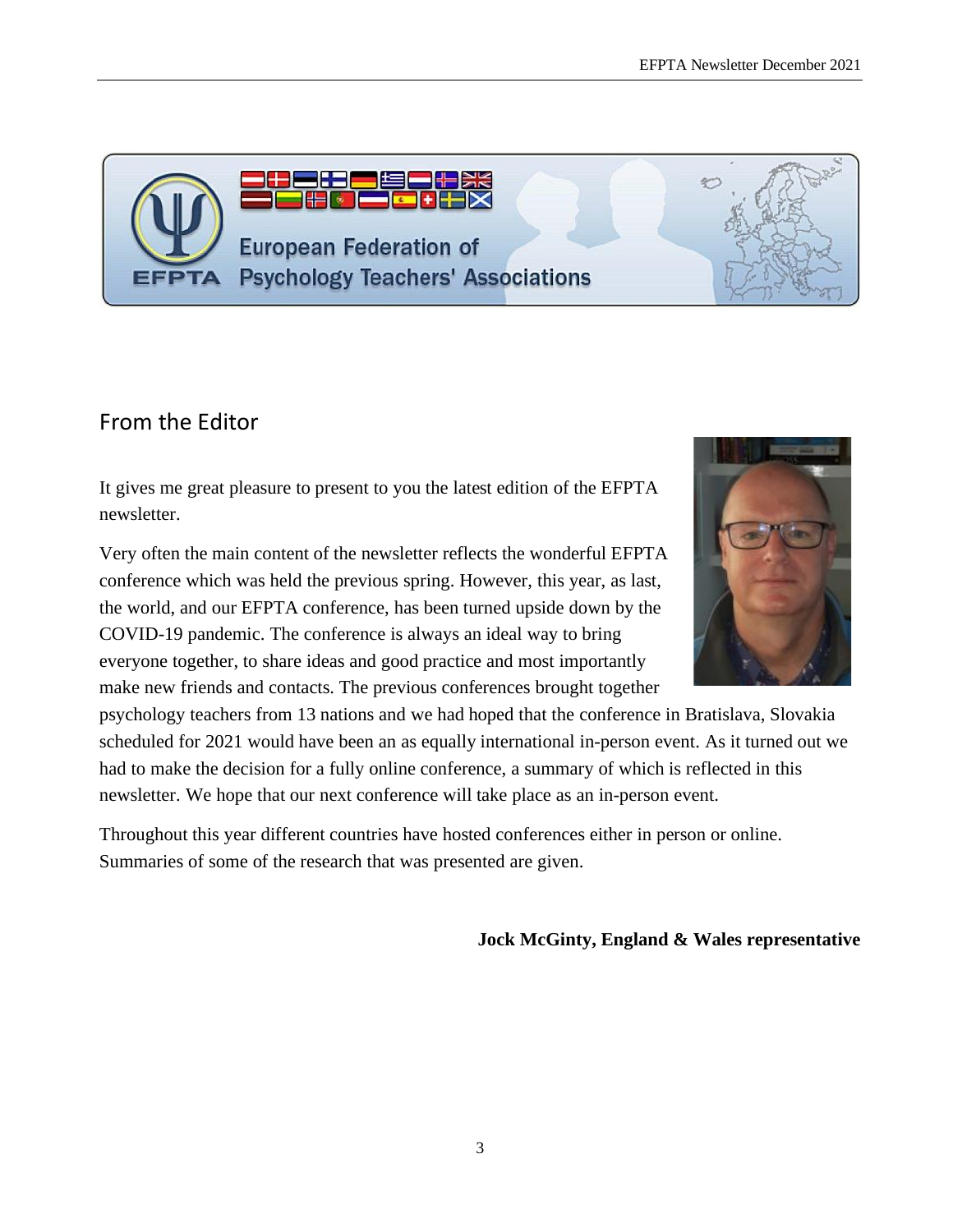## <span id="page-3-0"></span>From the President

It is my pleasure to welcome international readers of the 2021-22 EFPTA Newsletter. This edition is affected by the COVID-19 pandemic, both from the point of view of the content and the context. My great thanks go to the Newsletter editor, Jock McGinty, and to all the contributors who made this special edition for you. I would also like to say thank you to all the EFPTA board members and national representatives who have worked so hard in 2021 to spread the ideas of EFPTA. Even though we did not have the opportunity to meet in person, we stayed close to each other across different regions and time zones via digital media.



Normally, the EFPTA Newsletter focuses on the biennial face to face EFPTA conference. However, EFPTA 2021 conference took place online via the Zoom platform in April 2021 with more than eighty registered participants from sixteen different countries. The presenters were academics, researchers and practitioners from twelve European countries, representing ten European universities and eleven associations and organizations that support the teaching of psychology at different levels of education (including European Federation of Psychologists´ Associations - EFPA´s Board of Educational Affairs, European Society for Psychology Learning and Teaching - ESPLAT, International Baccalaureate Organization, British Psychological Society – BPS Division of Academics, Researchers and Teachers in Psychology - DARTP, and national psychology teachers´ associations from Czechia, England, Finland, Denmark, Germany, Iceland, Scotland and Slovakia). They prepared three days of interesting presentations, workshops, discussions and informal sessions that brought together psychology teachers and student teachers from sixteen countries. I hope to meet all the EFPTA supporters face to face at our next full, in-person conference to share the best practices in the teaching of psychology and to support international networking of psychology teachers.

Until then, I am happy to introduce to you the 2021-22 edition of the EFPTA Newsletter. It contains reports from publications, conferences and continuing professional development events from different countries across Europe where pre-tertiary psychology education and EFPTA were presented. Most of these were organized during the COVID-19 pandemic to support psychology teachers. We also take the opportunity to present to international readers, the national reports from the EFPTA member countries.

I wish you interesting reading and I am looking forward to meeting you again soon at EFPTA events.

#### **Lenka Sokolová, EFPTA President**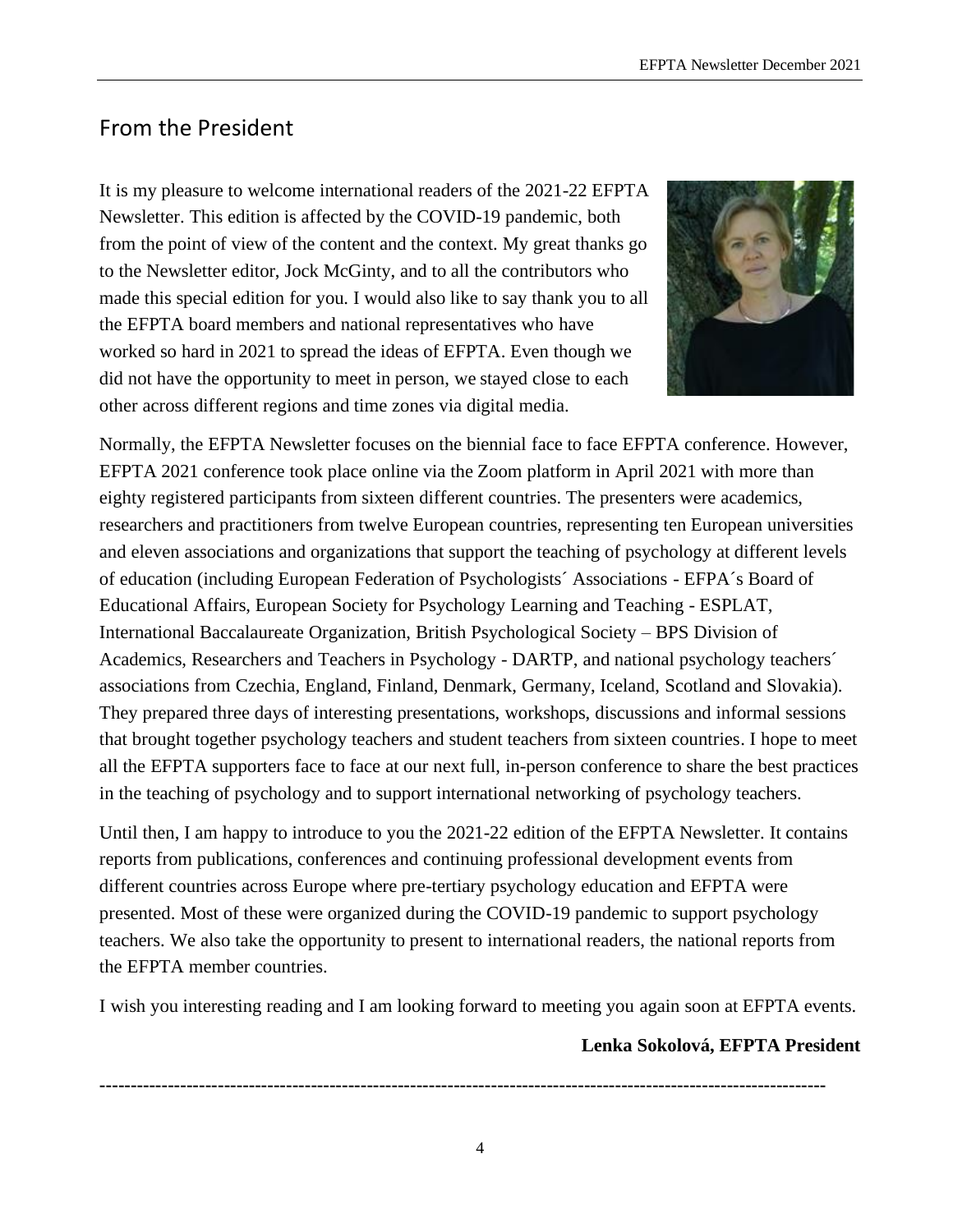## <span id="page-4-2"></span>EFPTA 2021 conference

## <span id="page-4-0"></span>The role of hormones in shaping human cognition and behaviour.



The first keynote at the EFPTA 2021 conference was presented by professor Daniela Ostatníková from Comenius University in Bratislava, Slovakia. She talked about the role of hormones in shaping human cognition and behaviour. She highlighted that genes and environment shape the architecture of the human brain influencing various aspects of brain functions. Hormones in the internal environment are very effective messengers of genes. The effects of testosterone on human cognition and behaviour remains a very challenging issue for medicine but its neuronal impact might be of interest for educators as well.



## Learn about your mind

<span id="page-4-1"></span>The second keynote speech at the EFPTA 2021 conference was related to supporting mental health among upper secondary and vocational school students. Päivi Kohta from Finnish non-profit organization NYYTI RY presented the "Learn about your mind" course which was designed as a generic mental health promotion intervention. It aims to offer general life management skills for students, promote their mental health and increase life satisfaction and decrease depressive symptoms.

Preliminary effectiveness studies indicate that the course increases self-efficacy beliefs on one's thought management, optimism, and social skills.



## The **British** Psychological **Society**

Helen Kitching, Lucinda Powell and Jock McGinty represented the British Psychological Society and Association for the Teaching of Psychology. Their symposium aimed to discuss mental health in schools and colleges in the United Kingdom. The symposium addressed mental health and wellbeing in schools and colleges in the UK as well as issues around support for mental health and wellbeing when students make the transition on to university. The speakers highlighted

the challenges as well as presented ideas and case studies that showed best practice and effective ways to support both our students and the teachers.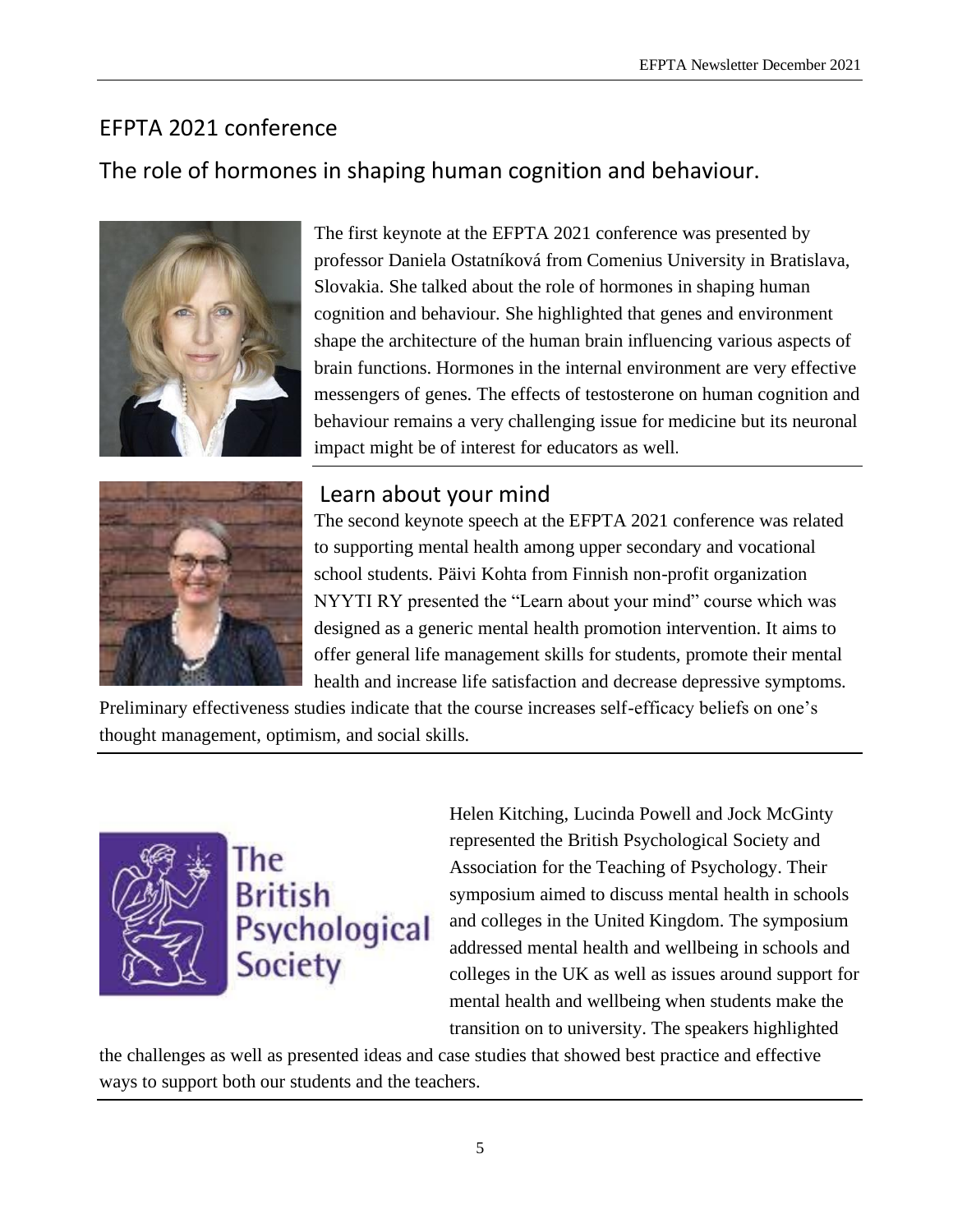

Short item presentations allowed participants to learn more about the teaching of psychology in different countries and meet representatives of international organizations supporting the teaching of psychology. Åge Diseth from Norway discussed the results of his research on the motivation towards choosing psychology as a subject among Norwegian secondary school students. Sally Wiggins and Suzanne Narciss presented activities of ESPLAT. Ioulia Papageorgi introduced research conducted by EFPA´s Board of Educational Affairs focused on the competencies of psychology bachelors. Paul Geiss from Austria discussed the concept of psychological literacy in the teaching of psychology. Jamie Barnes presented the psychology course in the International Baccalaureate and the concept of curriculum formation.

Conference participants could also choose from seven practical interactive workshops. Evie Bentley from the United Kingdom introduced the topic of self-care. Raisa Chumicheva and Olga Zvereva from Russia presented the topic of digital technology and young children. Morag Williamson from Scotland and Teija Jokinnen-Luopa from Finland led a workshop on curriculum design, Jock McGinty from England and Ebba Christina Blåvarg from Sweden opened a discussion about using textbooks in the psychology classroom. Nikola Vorelova, Dominika Vajdová and Radomír Masaryk from Slovakia showed practical tips on how to develop critical thinking skills and how to identify fake news. Alena Nohavová and her students from the Czech Republic presented the use of mobile apps to combat stress. Miroslava Lemešová and Lenka Sokolová discussed the use of storytelling in the teaching of topics of neuroatypical development. The participants also had the opportunity to join informal sessions with online ice-breaker games, discussions and quizzes, to get to know each other and to further develop possibilities for future international cooperation.

This conference was an example of unique and effective cooperation and sharing of knowledge among different organizations involved in the teaching of psychology.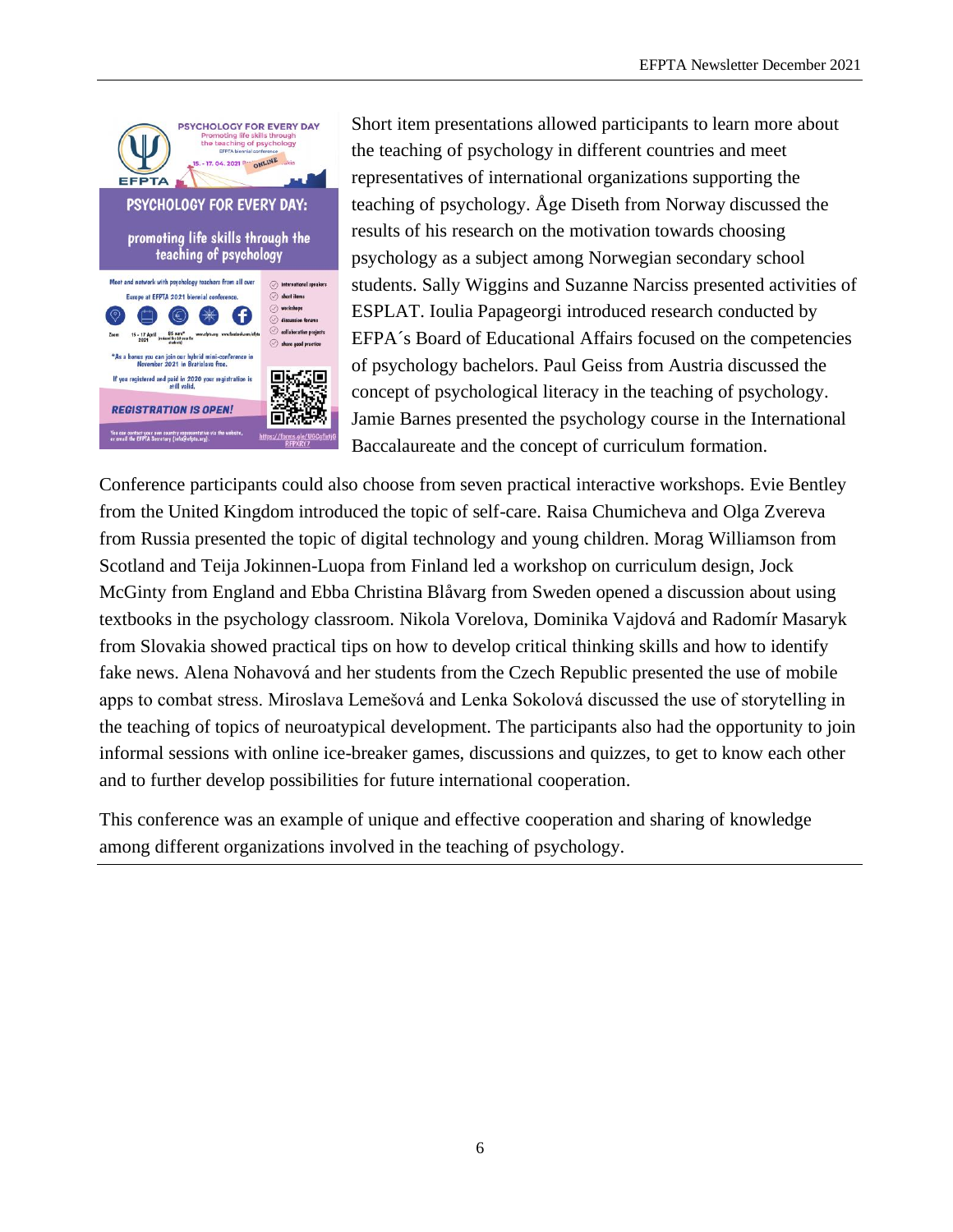

## <span id="page-6-0"></span>ATP Conference 2021 University of Sussex 9<sup>th</sup>-10<sup>th</sup> July

Our first keynote speaker was Professor Edmund Sonuga-Barke, King's College London. His talk focused on his research surrounding the implications of the English and Romanian Adoptees (ERA) study for our understanding of neuro-developmental disorders.

"Neuro-developmental disorders such as ADHD and autism are strongly familial and heritable - with the later, in particular, being interpreted as pointing to their predominantly genetic origins. Environmental influences



are at best considered to play a marginal role in moderating these influences as part of a broader pattern of gene-environment interplay. At the same time, we have recently shown that risk for neurodevelopmental disorders is also substantially elevated in individuals exposed to extreme deprivation experienced in non-familial institutional settings. For instance, in the English Romanian Adoptees (ERA) study, adults exposed as young children to between 6 and 43 months of extreme deprivation in the Romanian orphanages that existed at the time of the fall of the Communist regime prior to their adoption, displayed a 7-fold elevation of risk for ADHD. An effect that is extremely hard to explain in terms genetic factors. In this talk, I will describe the ERA study, as a unique natural experiment, and review its key clinical, neuropsychological and brain imaging findings. I will explain how the study has provided new insights into early environmental influences on neuro-development and mental health – especially as these relate to neuro-development. By so doing I will raise the question of where environmentally 'caused' neuro-developmental conditions fit into current conceptualisations of the condition."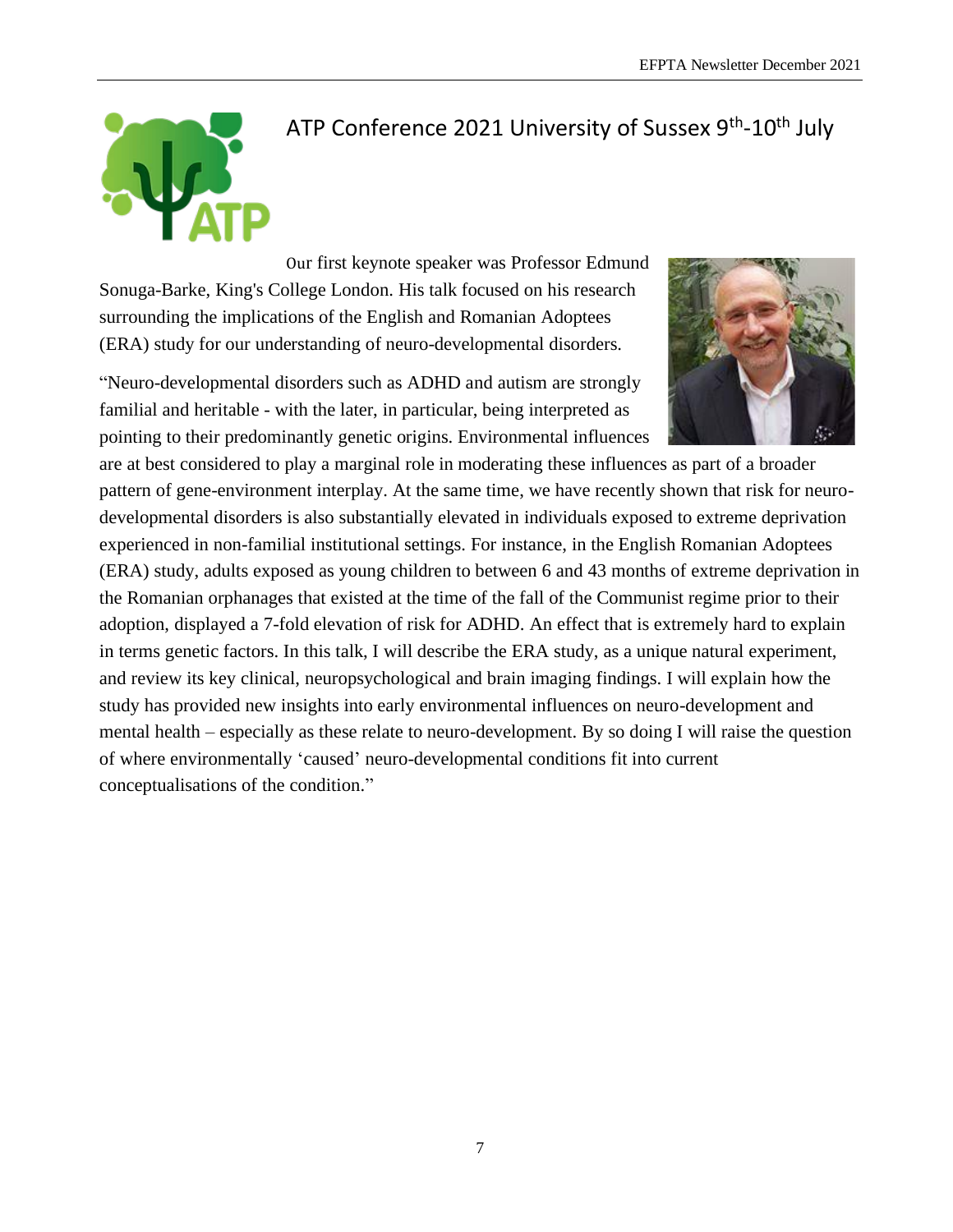## The science of laughter



Sophie Scott - Professor of Cognitive Neuroscience, UCL spoke about the science of laughter.

Laughter is a very common non-verbal expression of emotion. Often associated with amusement and humour, laughter is more commonly produced for purely social and communicative reasons; within communicative settings it can be used in highly complex and nuanced ways. In this talk she

explored the evolution, acoustic and neural origins of laughter, and some of the complexities of its use in interactions. She also discussed some of the ways that laughter can help - and occasionally hinder - communications.

## Decolonising the psychology curriculum: How does that make you feel?



Following the events surrounding the death of George Floyd that shook the world in 2020, there has been a sudden 'awakening' to the inequalities, discrimination and racism that individuals from Black and minority ethnic backgrounds face in all aspects of life. There is now a widespread call to 'decolonise' institutions, from healthcare to education. What does this mean and why is it important in secondary and tertiary psychological education? Education has the power to indoctrinate and promote certain cultural values and practices. Thus, as educators we have a responsibility to teach our subject's history, even if that means addressing an uncomfortable past.

In this talk, Sarah Atayero explored how the colonial history of psychological theory contributes to racial inequalities in not only the psychology curriculum, but also in mental health research and treatment.

By addressing this past and discussing what decolonisation looks like in practice, Sarah hopes to educate and empower teachers, academics and clinicians to champion diversity and inclusion within psychology.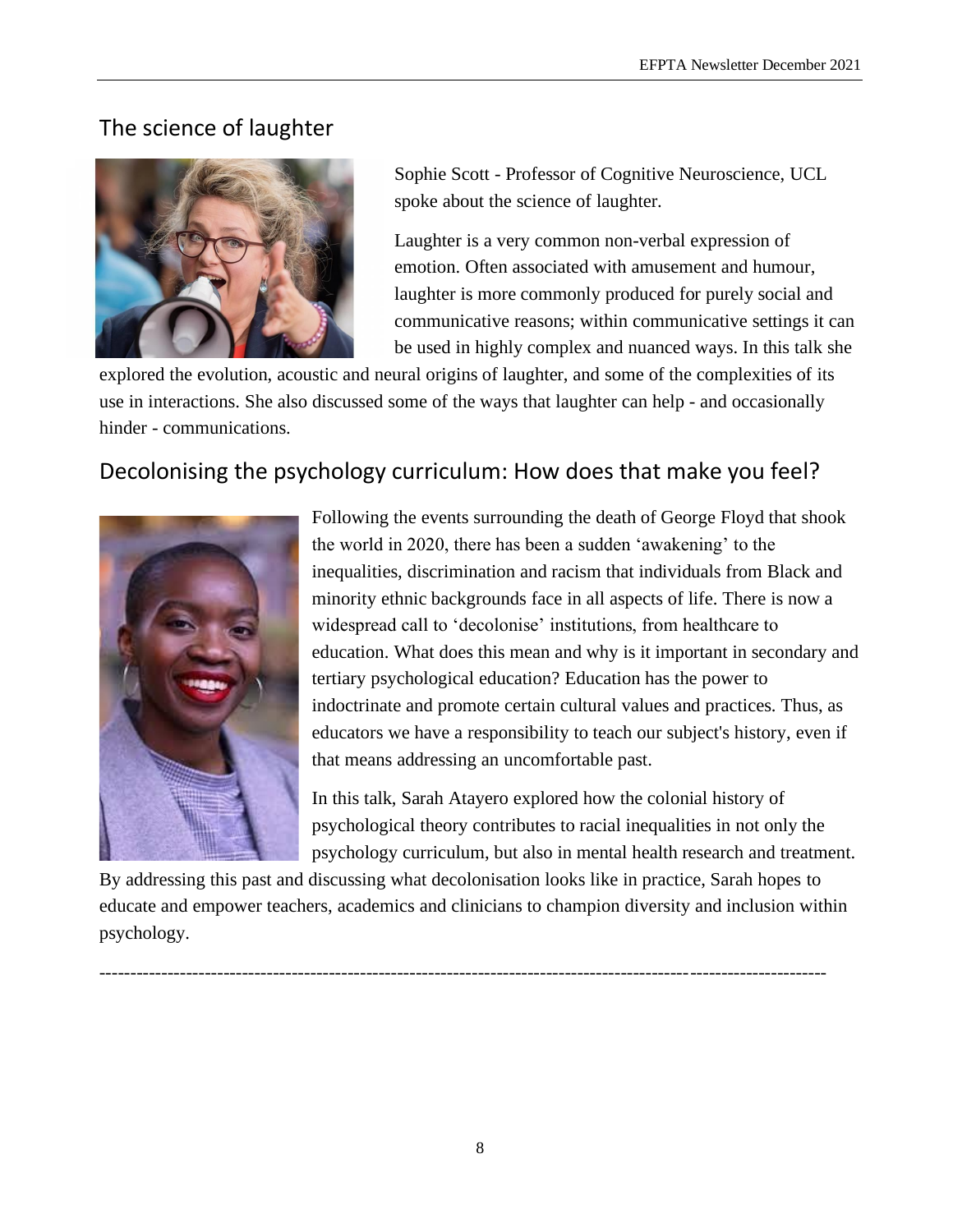## <span id="page-8-0"></span>Meet EFPTA! 6 March 2021

ARE YOU A PSYCHOLOGY TEACHER? LOOKING FOR NEW IDEAS AND INTERNATIONAL CONTACTS?

Join our free webinar on the 6th of March,

meet EFPTA board members from 12 European countries and learn about history of EFPTA, collaborative international projects and discuss teaching of psychology in the "new normal" with psychology teachers from different countries.



Psychology teachers attended from many European countries! We heard presentations from practising psychology teachers about collaborative projects amongst students and teachers across different member countries, and about experiences of teaching psychology in "the new normal" of Covid-19.

## EFPTA webinar 19 February 2022: mental health at school and the role of psychology teachers



EFPTA WEBINAR - 19TH FEBRUARY 2022

The global covid-19 pandemic since early 2020 has led to an increase in mental health problems especially among young people. EFPTA and the EFPA Board of Educational Affairs are investigating the status of mental health education in secondary school curricula in Europe and the role of psychology teachers in supporting the mental health of students.

This webinar will be a great opportunity to find out what's going on in mental health projects in schools, and discuss the issue with teachers from various countries.

## <span id="page-8-1"></span>The webinar speakers

#### **Lenka Sokolová: President of the European Federation of Psychology Teachers´ Associations**

Mental health education in schools – what do we know?

The mental health of children and young people is acknowledged by many organizations worldwide as a global challenge for public health and educational systems. There is anecdotal evidence from conference events and discussions amongst psychology teachers that mental health education exists in many schools but is delivered in a variety of ways, and in diverse areas of the curriculum. The aim of this presentation is to introduce EFPTA and EFPA´s Board of Educational Affairs survey on mental health education in schools across Europe.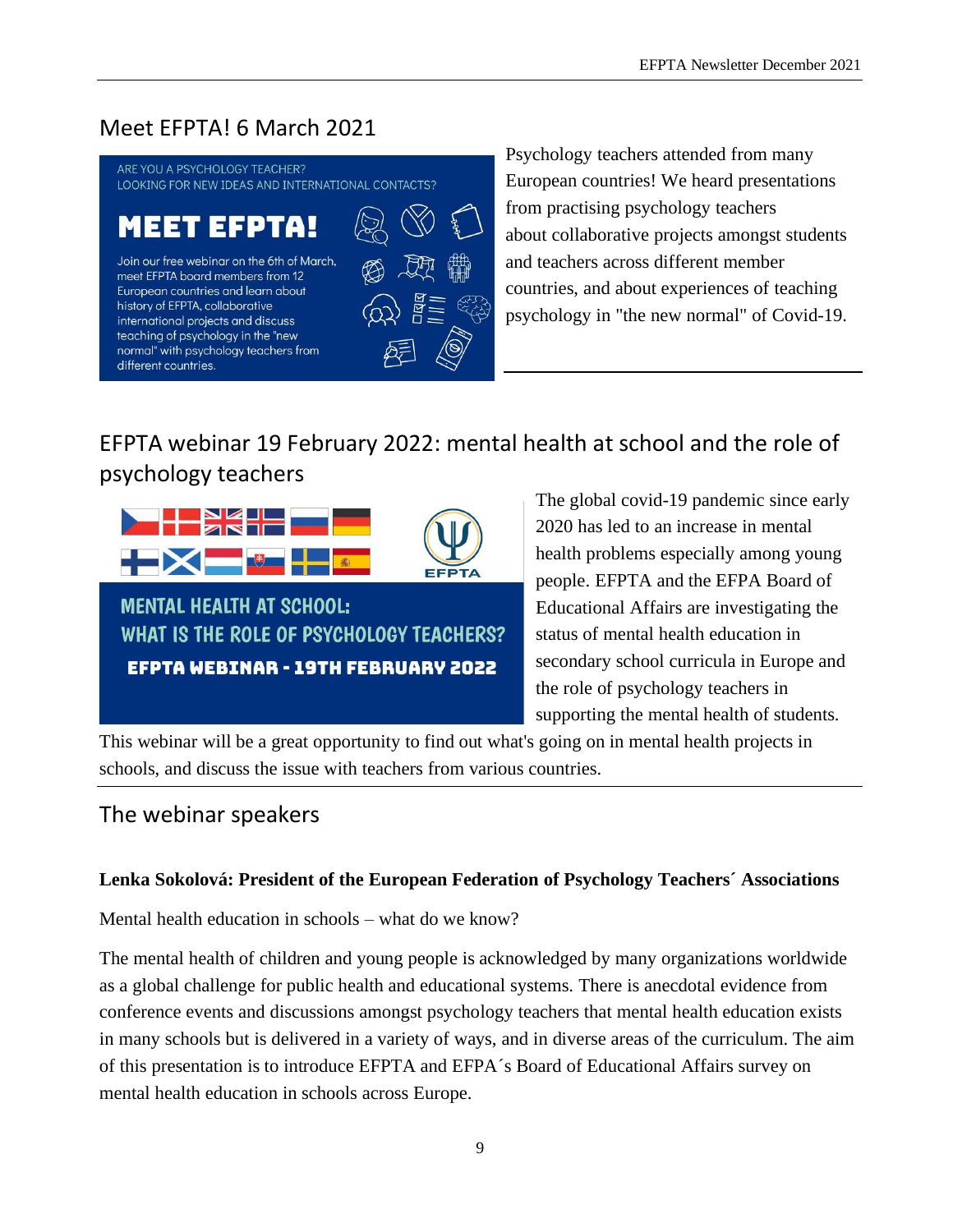#### **J. McGinty: Chair of the Association for the Teaching of Psychology (UK)**

Mental health in the teaching of psychology in England - a case study.

The framework for psychology courses is that students should be able to a) demonstrate knowledge and understanding of scientific ideas, processes, techniques and procedures b) apply this knowledge and understanding and c) evaluate it so they can make judgements and reach conclusions and refine practical methodology. The presentation will outline a range of teaching strategies that are used to teach mental health in psychology and discuss their relative effectiveness in meeting the assessment objectives of the English psychology curriculum.

#### **R. Chumicheva & O. Zvereva: EFPTA board members (Russia)**

The content and methods of maintaining psychological health in the system of continuing education.

This session will present a content analysis of programs for the preservation and maintenance of mental health of preschool children and students at school. The strategies, goals, tasks and types of support for the process of preserving the mental health of preschool children and school students in joint extracurricular activities will be considered.

#### **S. Robinson: Leith Academy in Edinburgh, Scotland**

Addressing young people's Mental Health and Wellbeing in Scotland.

As well as delivering traditional Psychology qualifications, schools and colleges in Scotland are starting to offer a new course entitled "Mental Health and Wellbeing". Psychological knowledge and skills make up much of the content, with a strong applied emphasis. Simon will outline its aims and content, and will consider the role of psychology teachers in delivering this new style of course.

#### **L. Ósk Úlfarsdóttir & V. Ólafsdóttir: clinical psychologists and psychology teachers in Iceland**

Psychology of everyday living. Psychology of everyday living is a practical psychology course developed for secondary school students in Iceland. The course aims to teach students practical skills to prevent stress, cope with the challenges of everyday living in a modern society and improve their mental health. These skills include mindfulness, relaxation, communication skills and ways to cope with ordinary challenges such as procrastination, disappointments, and loss. Students also study compassion, joy and sustainability in various contexts.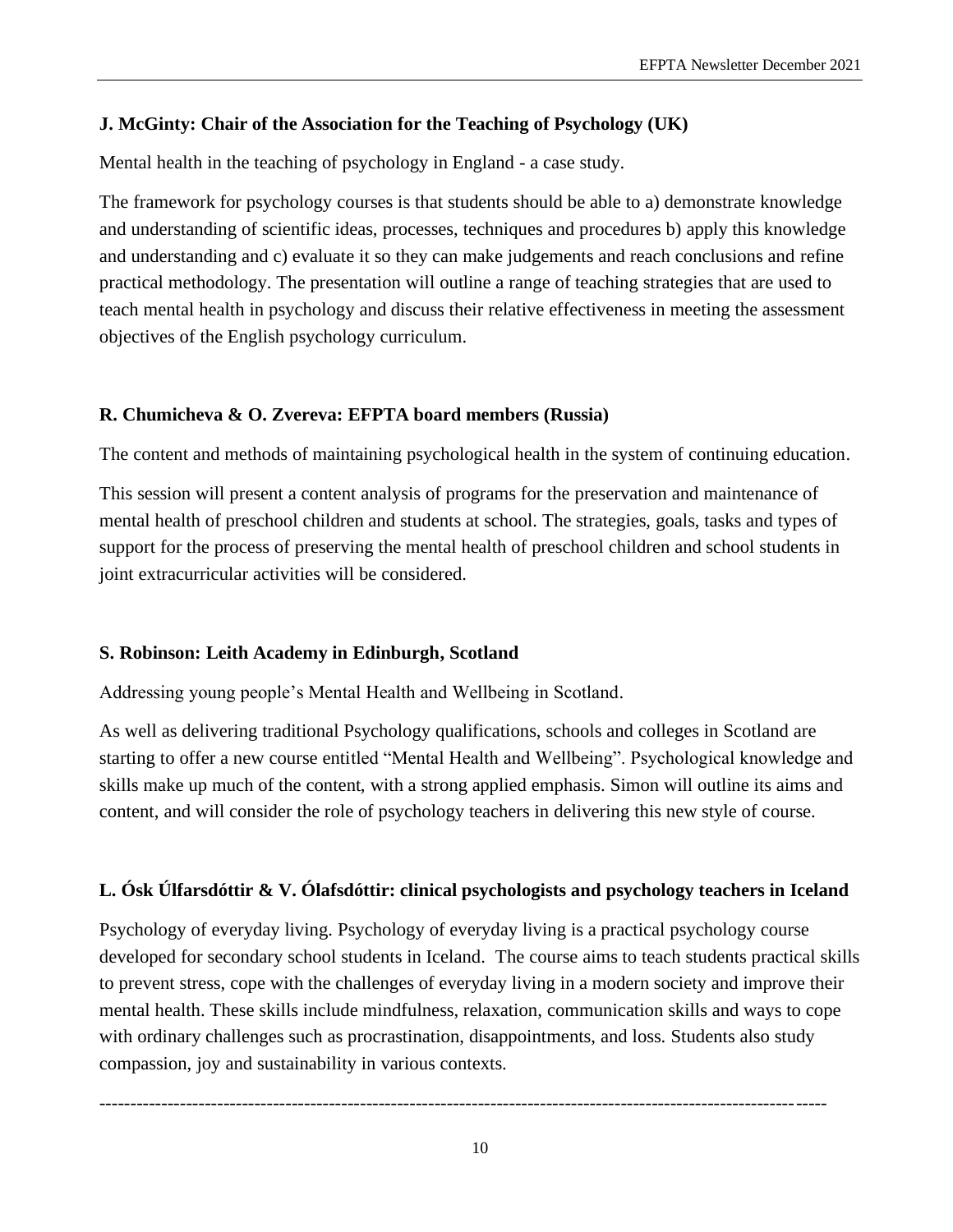## <span id="page-10-0"></span>News from around Europe

#### ❖ **Slovakia**: Slovak Association for the Teaching of Psychology (SAUP)

The Ministry of education in Slovakia plans a reform of content and organisation of subjects in Slovak schools. From the draft available it is not obvious now how these changes might affect psychology as a subject. Slovak universities are in the process of re-accreditation now. The rules seem to be stricter than before, which will probably lead to the cutting of places for psychology teachers in training.

The Slovak association for the teaching of psychology (SATP) provides information for psychology teachers; we plan to organise a webinar for teachers in 2022 and we have also started a cooperation initiative with school psychologists.

#### **Lenka Sokolová, EFPTA President and Slovakia Representative**

---------------------------------------------------------------------------------------------------------------------

❖ **Scotland**: Association for the Teaching of Psychology, Scotland (ATPS)

ATPS held a professional development day for psychology teachers in early November 2021. The focus was on supporting teachers in Scotland with the new Mental Health & Wellbeing national qualification at levels 4 and 5 (normally two years below Higher/A-level), which is considered quite innovative. ATPS collaborates with the British Psychological Society Scotland (BPS-S) to provide these events (all online at the moment). The event in November was followed up by a forum session for psychology teachers hosted by the national agency Education Scotland. Outcomes of the ATPS CPD event were discussed.

The two main education agencies, SQA and Education Scotland, are going to be abolished /reformed, and there is an ongoing consultation which may lead to fundamental reforms in the Scottish curriculum. ATPS and BPS-S hope these reforms will offer an opportunity to improve our psychology courses.

#### **Morag Williamson, Scotland Representative**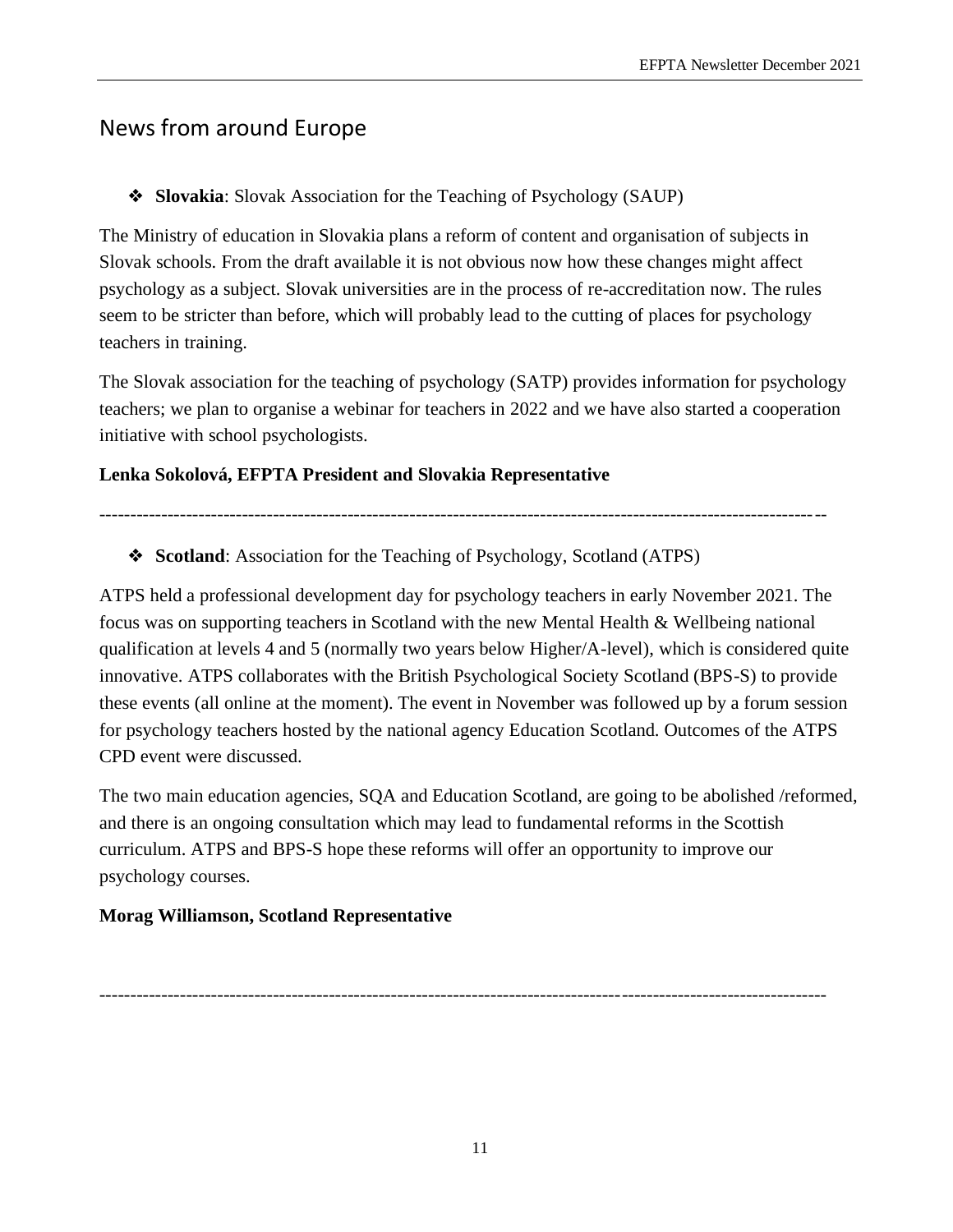#### ❖ **Czech Republic**: Teaching psychology in schools

Revision of national educational documents

A revision of national educational documents is still being prepared (since 2018). The main topic of teaching psychology in secondary schools has become the concept of a bio-psycho-social model of personality, i.e. health psychology.

#### **Alena Nohavová, Czech Republic Representative**

#### ❖ **Russia**

During the reporting period, Prof. Olga Zvereva studied the problems of using digital technologies in interaction with parents of preschool children. Based on the research materials, two articles were published.

The first article was published under the title "Digital interaction with the family as a response to the challenges" in the journal "The World of Academia: culture and education". The article identifies the problems associated with the use of digital content, identifies the advantages and disadvantages of digital interaction with the family, and suggests ways to solve the problem.

The next one was published together with Prof. Raisa Chumicheva under the title "Digital technologies in the development of preschoolers" based on the materials of the EFPTA Conference, that was held in spring 2021 online (hosted in Bratislava). The article identifies the problems associated with the use of digital content, identifies the advantages and disadvantages of digitalization, and suggests the ways to solve the problem.

During the reporting period, Olga studied the problem of psychological and pedagogical support of family education, and developed lectures on this topic. She took part in the all-Russian conference "Gifted Parents".

Currently, Olga is working with Chinese students. She teaches them psychological and pedagogical support for family education, and Olga studies the experience of psychological and pedagogical support of family education in China. For example, websites, literature for parents, community organisations, consulting centres.

#### **Olga Zvereva, Raisa Chumicheva, Russia Representatives**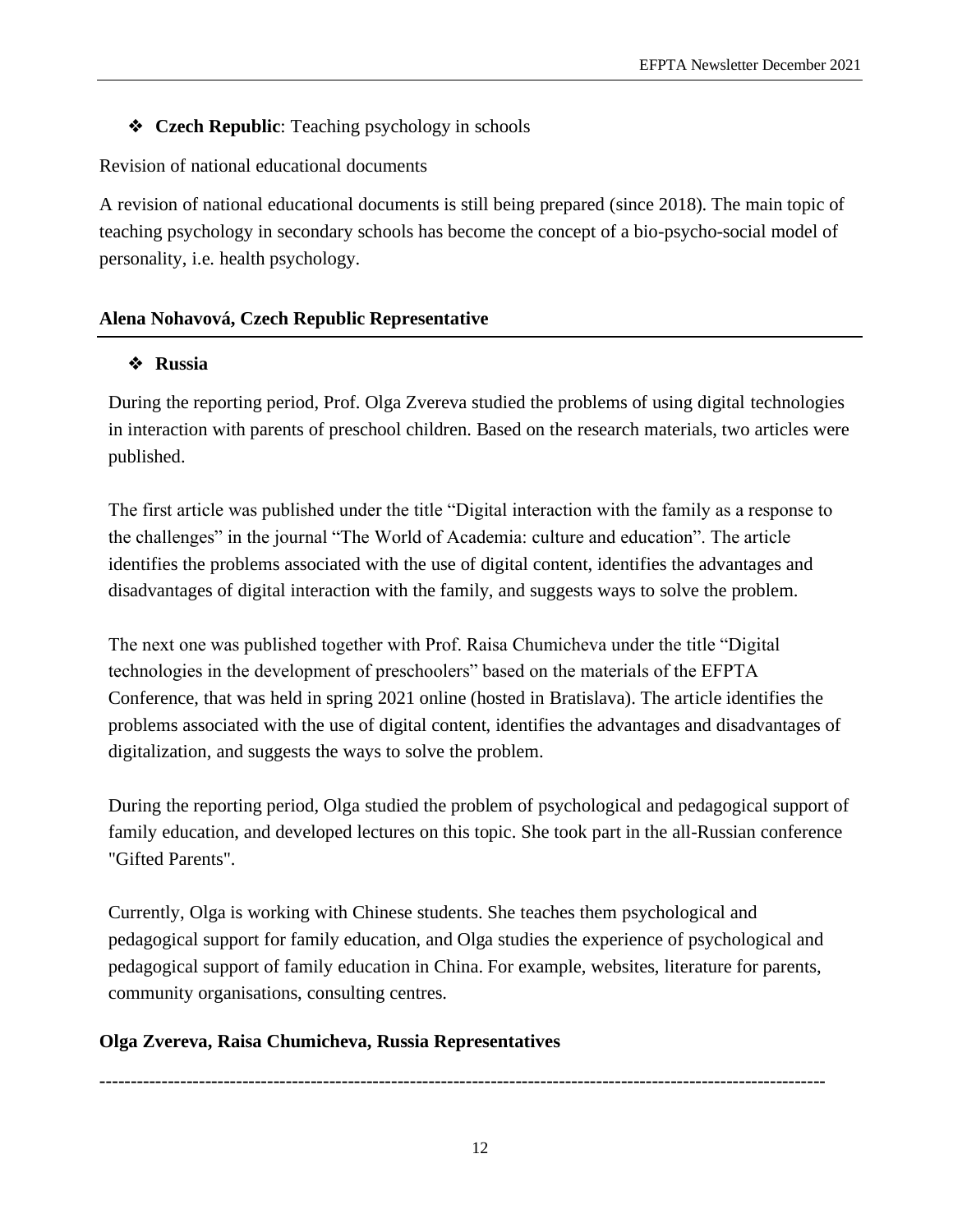❖ **Denmark** Danish Psychology Teachers Association (Psykologilærerforeningen)

The Danish association were fortunate in that they managed to have their conference with 110 delegates in November. cancelled last year because of the pandemic. It was lovely to see people and we got the best feedback we have ever had.

One of the topics for discussion at the conference was the need to focus on psychological methods and to take a stand in connection with psychology being used in written projects with other subjects e.g. English. Conflicts often arise at schools where e.g. English teachers, insist that psychology can be used to analyze fiction. As an association, we try to influence in a direction to support and inspire psychology teachers to make sure that psychology is applied professionally.

#### **Mette Lohmann Eggertsen EFPTA Vice-President**

#### ---------------------------------------------------------------------------------------------------------------------

### <span id="page-12-0"></span>BOOK REVIEW: Doing Psychological Research, 2nd edition, by Nicky Hayes **McGraw Hill Education, Open University Press, 2021**

**Doing Psychological Research** provides a very useful overview of both qualitative and quantitative research. Nicky Hayes does a great job in integrating traditional and up-to-date topics of psychological methodology in one comprehensive text. This book is a useful guide for every student starting and maybe struggling with his or her psychological research project, and also for teachers who are looking for an informative text for their students.

The book is divided into two parts: gathering data and making sense of data. The first part consists of eight chapters including experiments, observational studies, questionnaires, psychometrics, interviews, case studies or analysing documents. The second part consists of ten chapters and covers both qualitative (e.g., grounded theory, phenomenological analysis, or discourse approaches) and quantitative approaches to data analysis e.g., descriptive and inferential statistics, analysis of variance, correlation, regression, or multivariate and meta-analysis. The chapters discussing statistic tests also contain brief outlines of how to run a particular test in the SPSS software. Readers will find a description of traditional research methods however, the book also addresses new topics related to doing research in the digital era such as gamification of psychological assessment, using social media to recruit research participants, online data collection or the analysis of online communities (called netnography). Current and relevant issues related to research ethics and legal aspects of gathering and archiving data (including the GDPR regulation) are discussed too. Appendices contain a concise glossary and statistical tables.